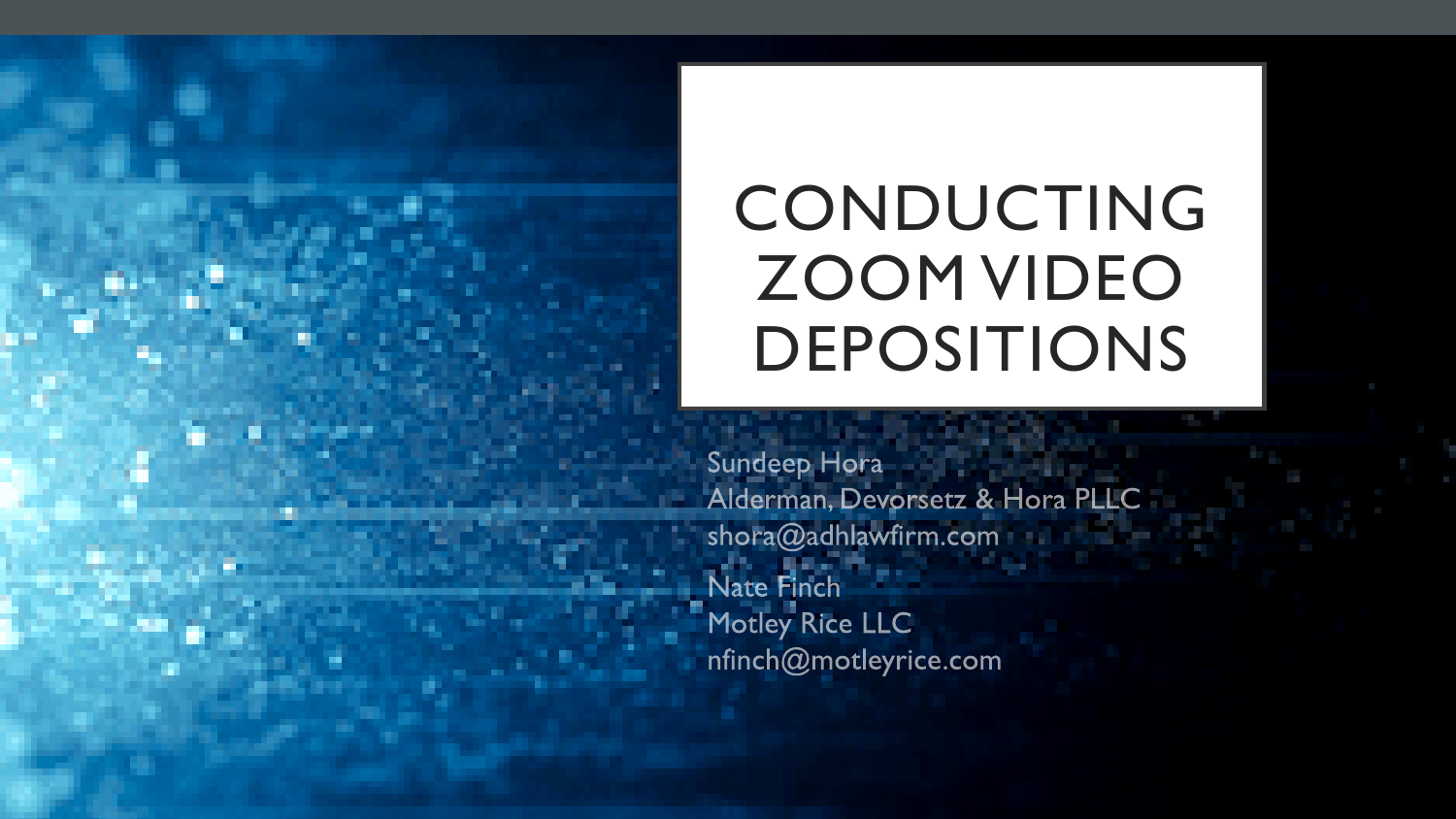#### THRESHOLD QUESTION - SHOULD I DO THIS?

#### • ANSWER- PROBABLY YES.

- Timing– Can you wait or do you need to move the case forward for your client?
- Nature of the Witness -What type of witness will the deponent be? Friendly? Hostile? Critical to your case? Lay witness or expert?
- Does the witness have access to a stable internet connection and can use the technology appropriately?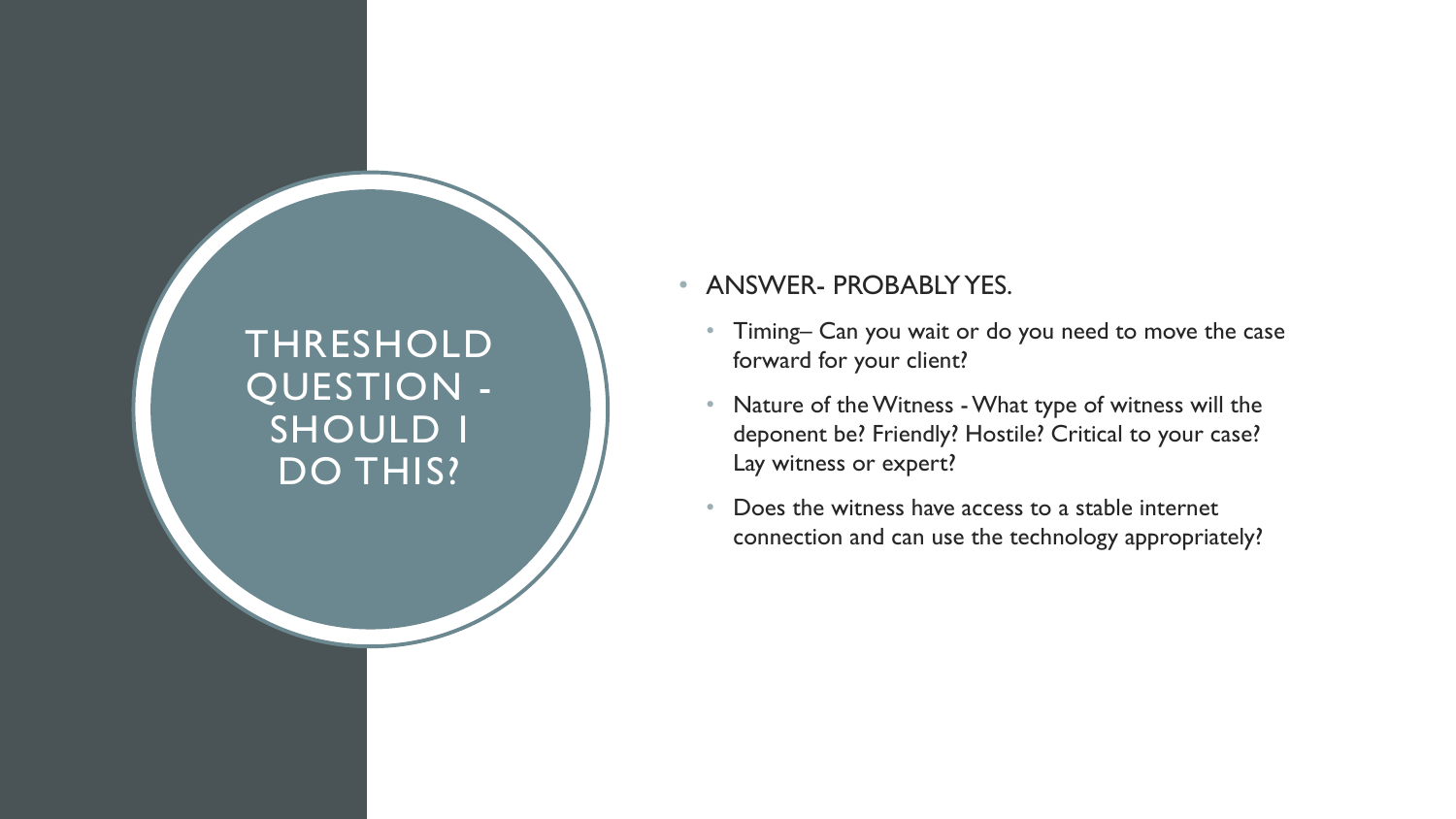#### • Pro v. Business v. Enterprise

- Key Functionality of Each Option
	- Chat function

SELECTING THE

RIGHT ZOOM

- Breakout rooms
- Ability to publish, edit exhibits, etc.

• **DON'T USE THE FREE VERSION OF ZOOM**

• Security Considerations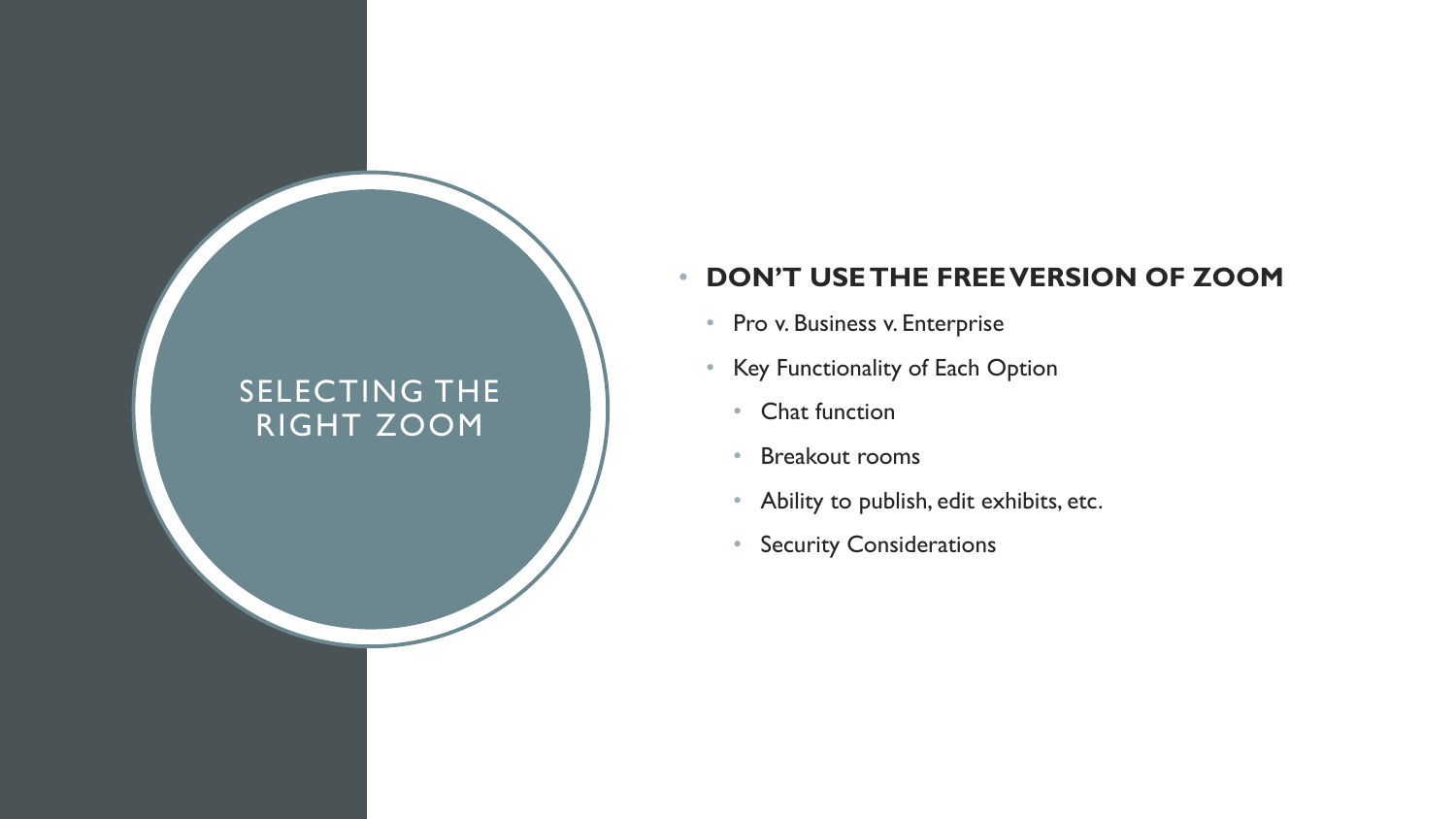#### SUITABLE ENVIRONMENT & EQUIPMENT

- Background free of distractions and overly personal items. Consider a virtual background (Zoom or select one of your own).
- Adequate Lighting
- Camera at eye level
- Secure space-no risk of wandering kids or pets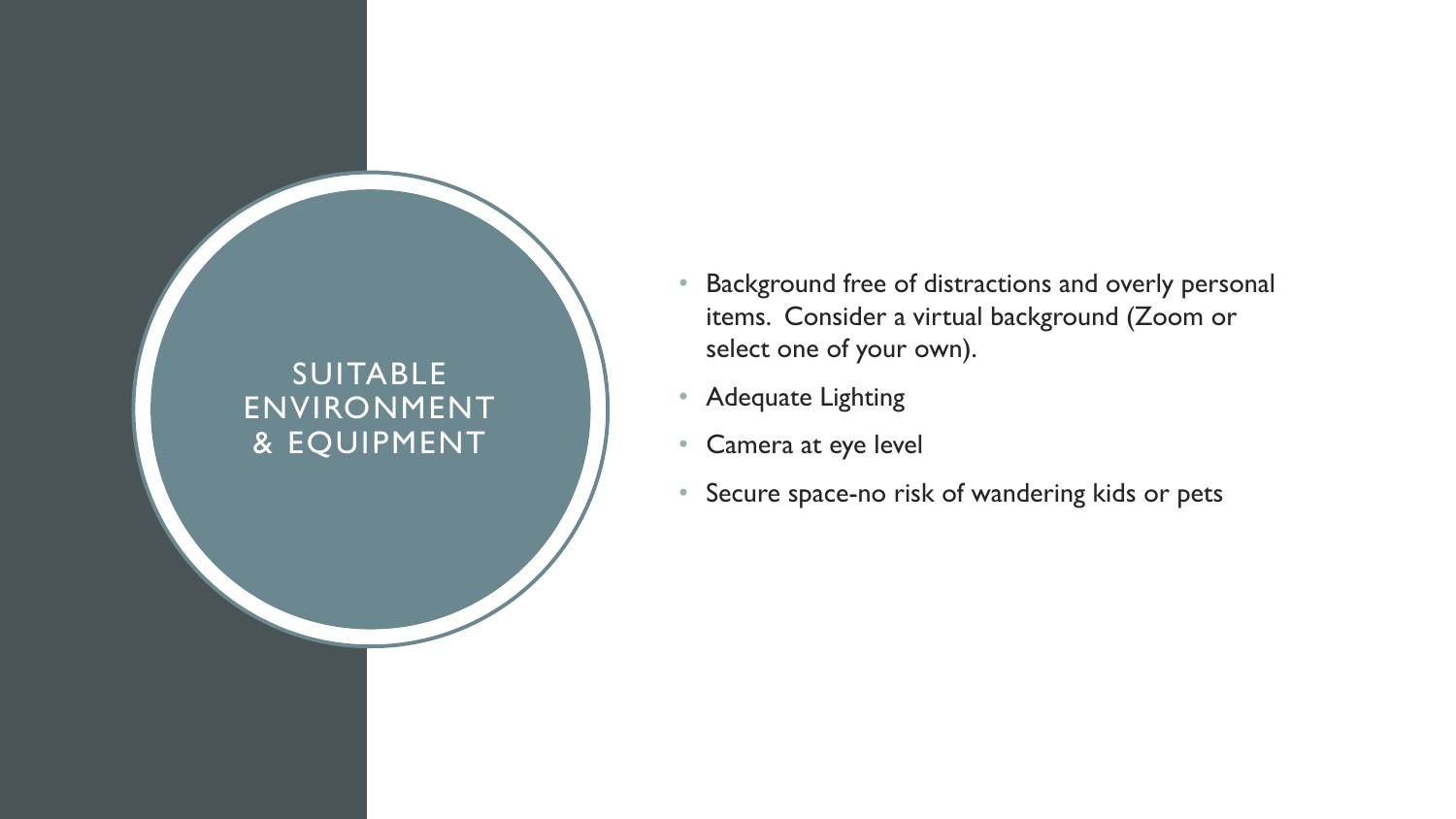#### THIS IS A BAD BACKGROUND

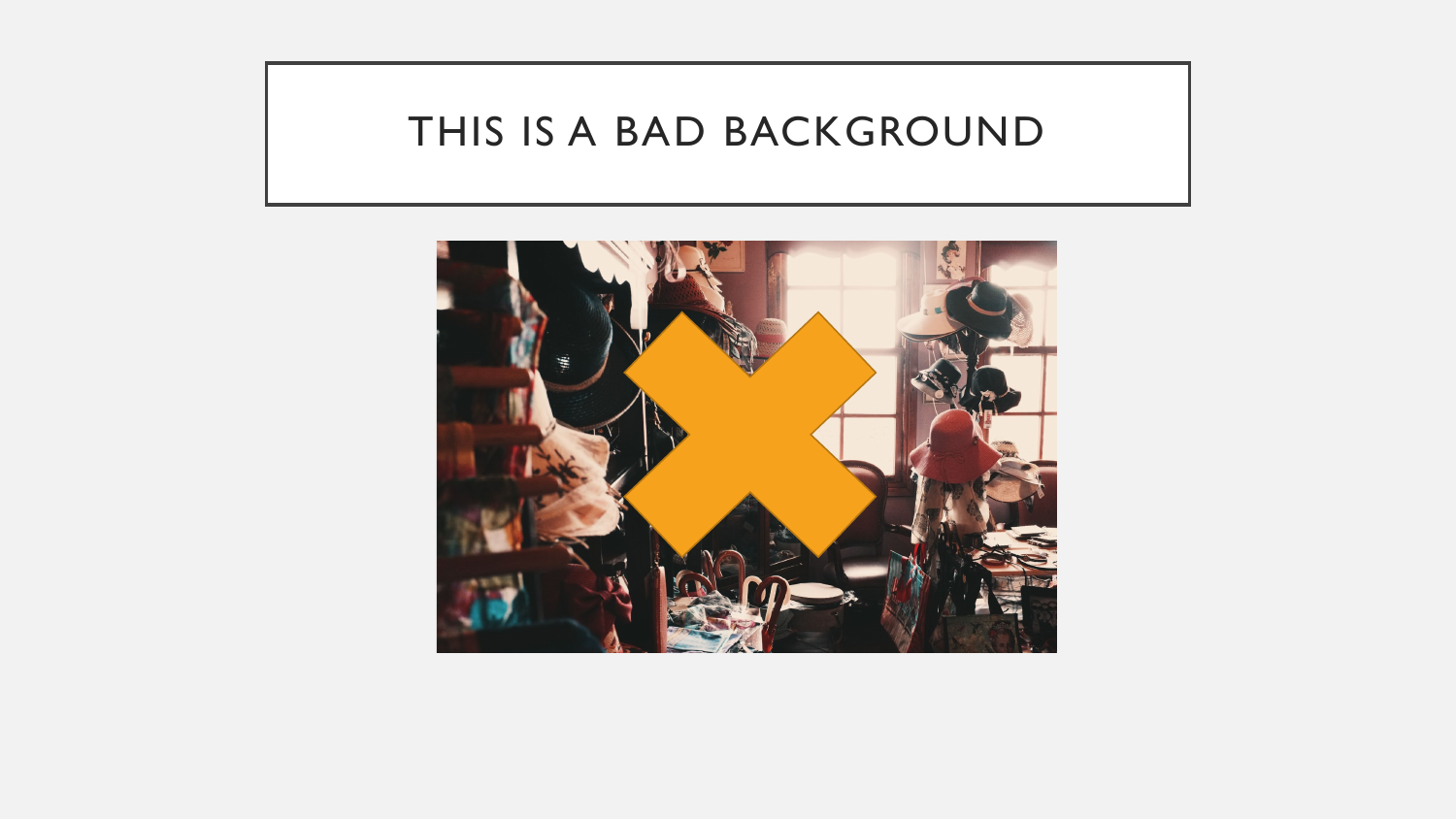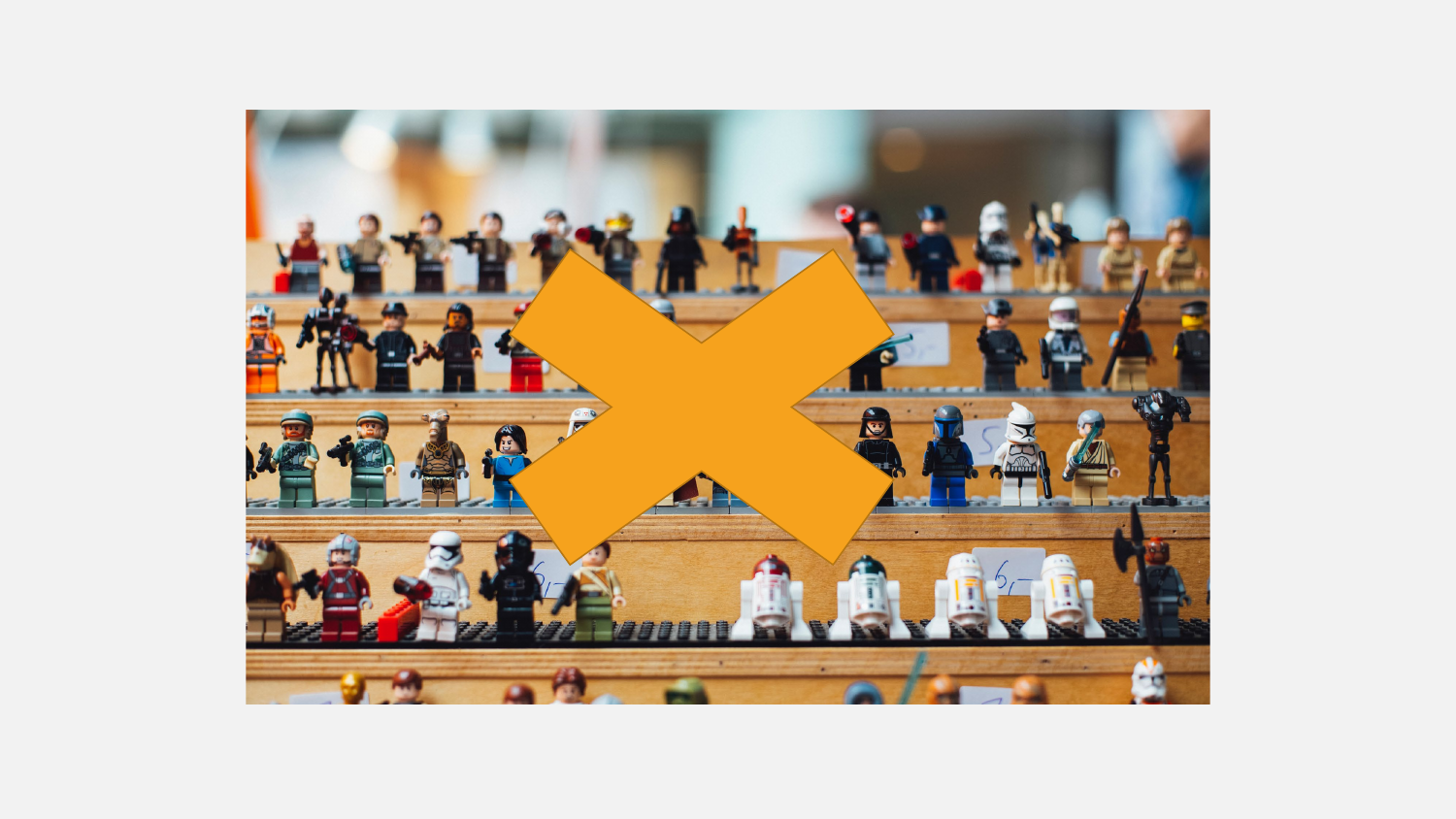### SUITABLE EQUIPMENT CONT.

- Stable Internet
- Use telephone in lieu of internet audio
- Camera and Microphone check
	- Cam Link 4K
- Equip yourself–
	- Dress as you would were this happening in person. https://www.bizjournals.com/bizwomen/news/latest[news/2020/05/10-percent-of-people-going-pantless-on-video](https://www.bizjournals.com/bizwomen/news/latest-news/2020/05/10-percent-of-people-going-pantless-on-video-calls.html?page=all)calls.html?page=all.

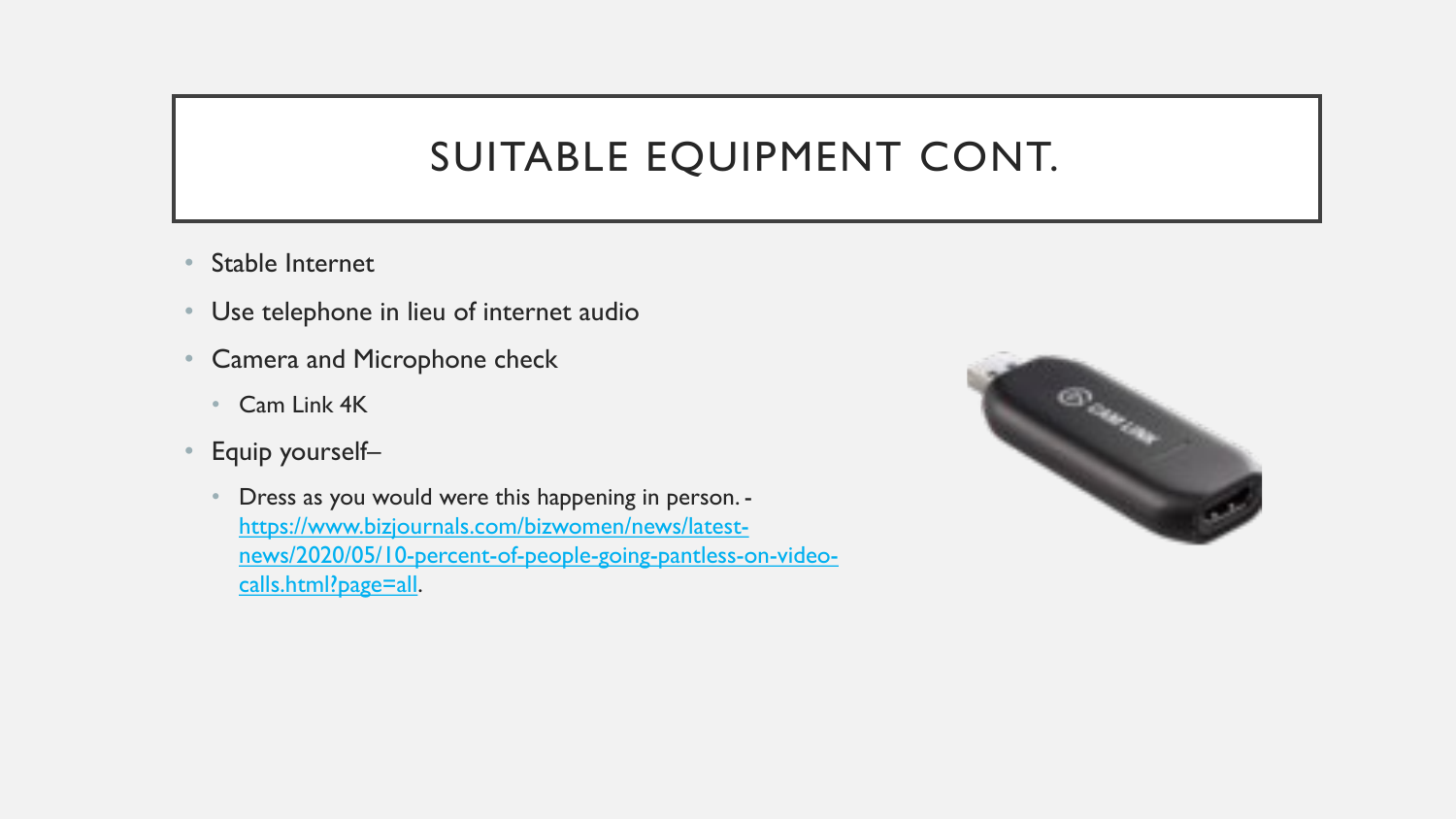## HOW TO USE EXHIBITS?

- Paper copies
	- Pro Easier for some witnesses to use.
	- Con Gives away the advantage of surprise and will need to be sent well in advance to avoid late delivery.
- Pre-Deposition Electronic Delivery (e.g. through Dropbox)
	- Pro You can guarantee delivery by a certain date.
	- Con Gives away the advantage of surprise and may be difficult for some deponents to navigate.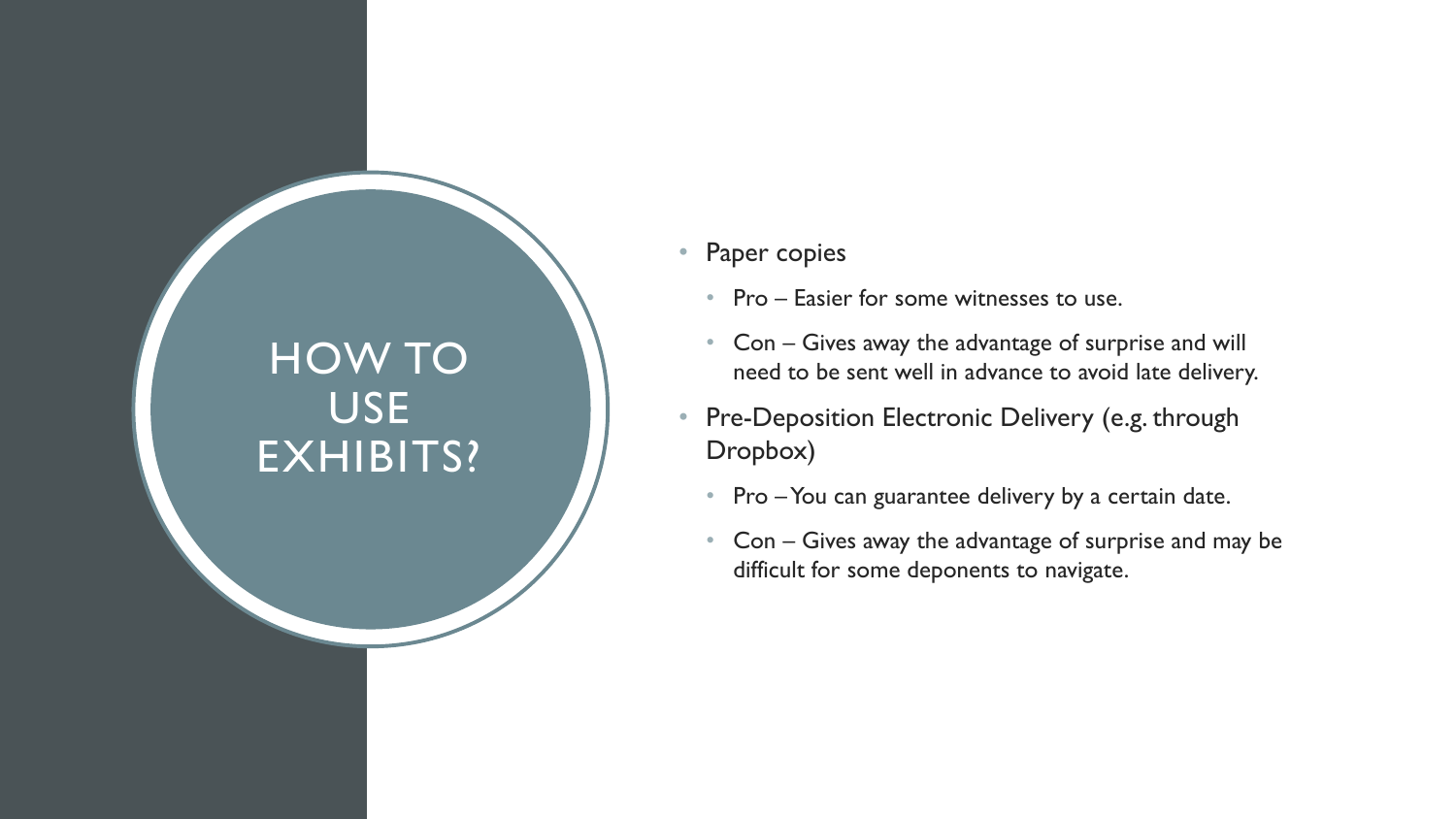### **EXHIBITS** CONT.

- Electronic Delivery During the Deposition
	- Combine with hard copies to witness and opposing counsel in sealed envelopes
	- Pro You gain the advantage of surprise like a regular deposition
	- Con If the witness is friendly, there may be value to providing s/he with an early copy of the exhibits to maximize the individual's testimony. You might need them to authenticate several documents.
- Need Help?
	- Court reporting company's technician
	- An assistant from your firm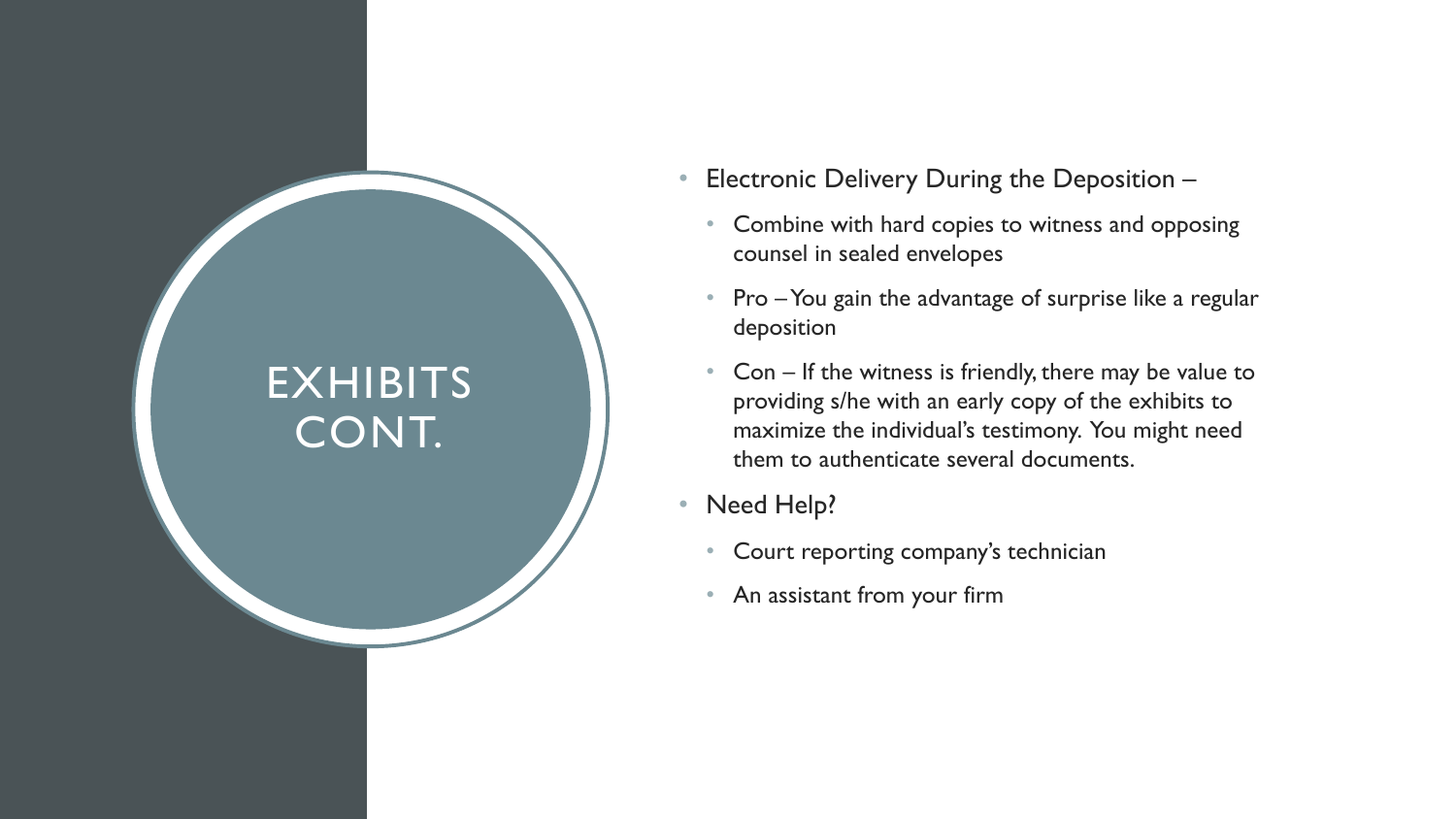### USING **SCREEN** SHARE TO PRESENT EXHIBITS

- Clear desktop of any personal backgrounds or extraneous programs/windows
- Screen share on multiple monitors
- Organize exhibits in a folder on your desktop for quick access
- Before sharing a specific exhibit, it must be open on your computer (or everyone can see your list of exhibits)
- To go to the next exhibit, Stop Sharing, open new exhibit and click on share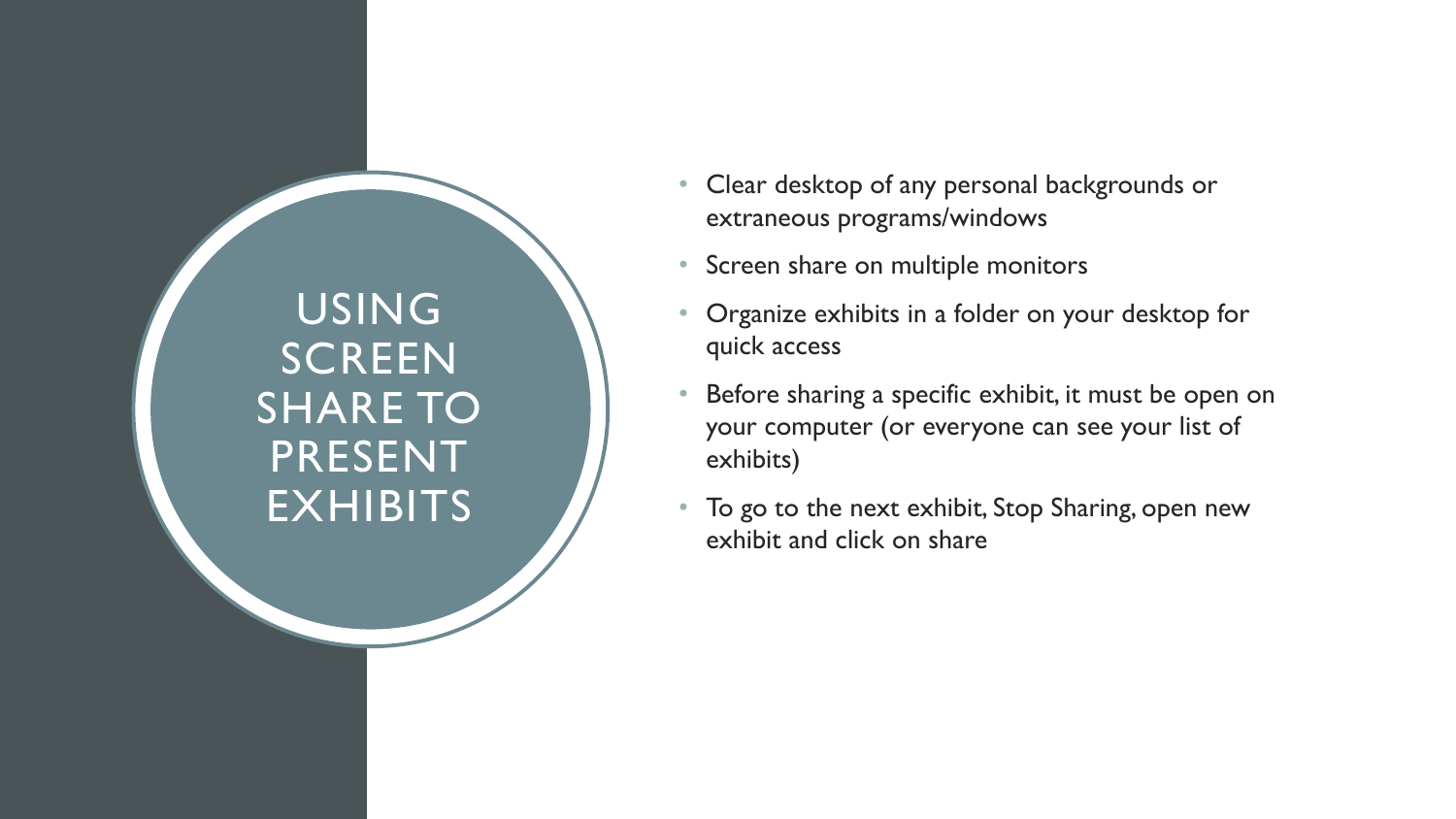STIPULATIONS - A GOOD ALTERNATIVE TO SEEKING A COURT ORDER

- Federal Rule of Civil Procedure 29 allows that "[u]nless the court orders otherwise, the parties may stipulate that a deposition may be taken before any person, at any time or place, on any notice, and in the manner specified—in which event it may be used in the same way as any other deposition."
- District of Columbia Superior Court Rule of Civil Procedure 30(4)-(5) indicates that "[t]he parties may stipulate—or the court may on motion order—that a deposition be taken by telephone or other remote means . . . . Unless the parties stipulate otherwise, a deposition must be conducted before an officer appointed or designated under Rule 28."
- District of Columbia Superior Court Rule of Civil Procedure 29 uses this same language as FRCP 29, allowing that "[u]nless the court orders otherwise, the parties may stipulate that a deposition may be taken before any person, at any time or place, on any notice, and in the manner specified—in which event it may be used in the same way as any other deposition."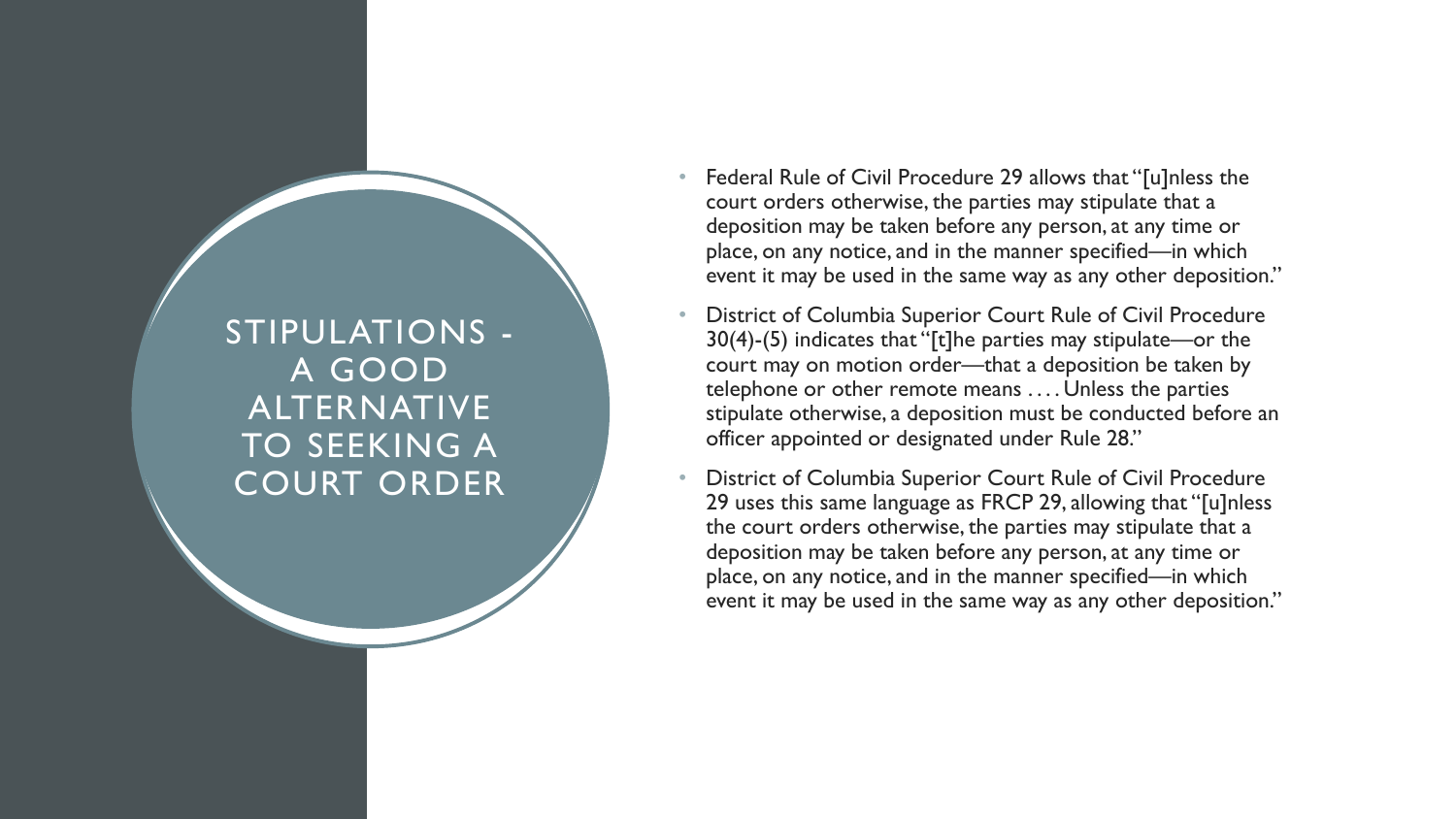#### STIPULATIONS CONT.

- Topics to Cover in the Stipulation
	- Agree that the depositions taken remotely may be used as if they were in person depositions and that the oath can be administered remotely.
	- Identify the platform (zoom, webex).
	- Identify the court reporting company and any other third-party vendors providing tech support.
	- Require a practice session with counsel and witness to ensure proper technology.
	- Consider if you will need extra time to deal with tech issues and new procedures.
	- Create a procedure for making objections.
	- Lay out who will be recorded during the depositions.
	- Get an an agreement that opposing counsel will not coach the witness during the deposition.
	- Dictate how exhibits will be provided.
	- Protective Order considerations.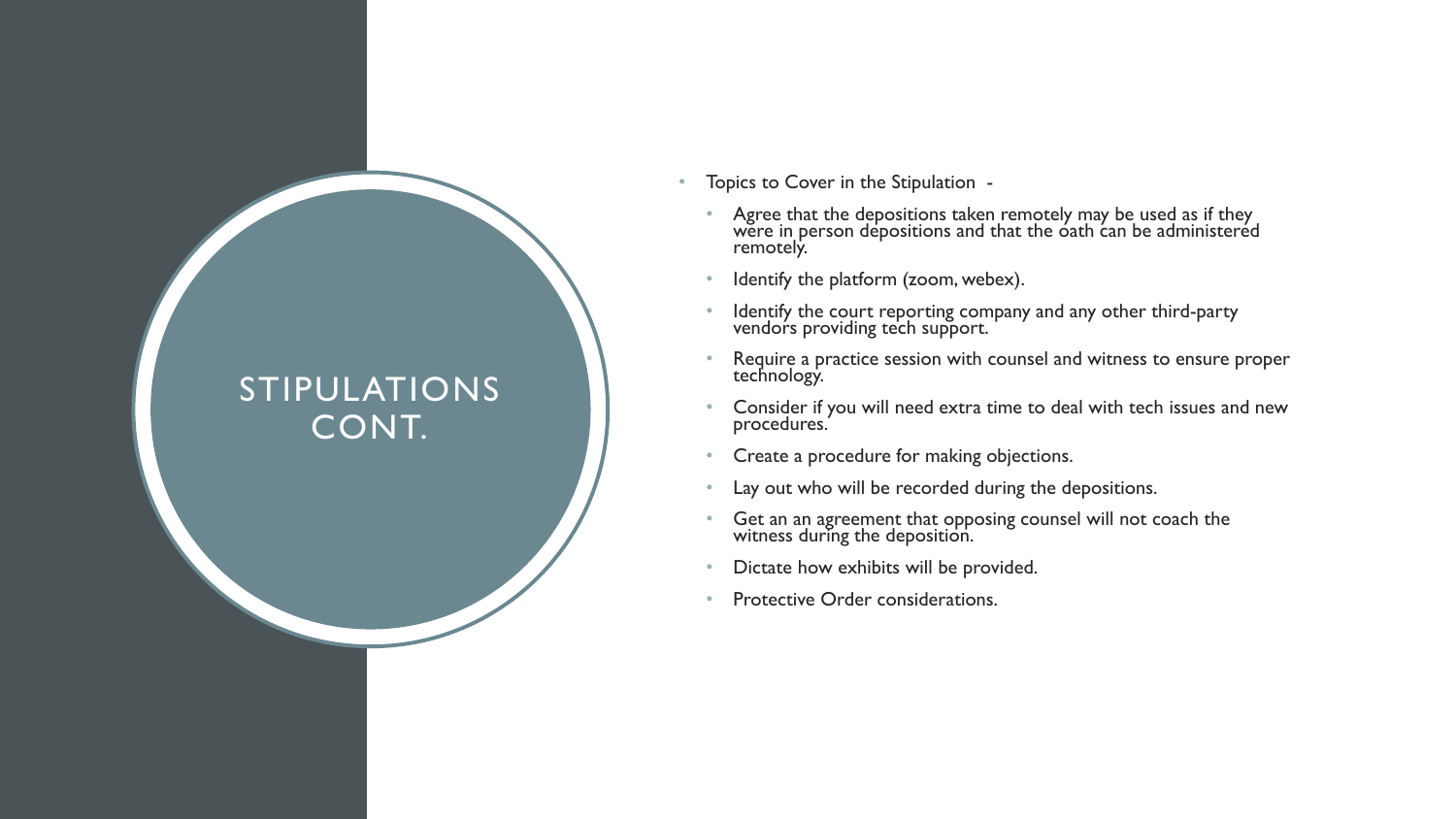#### PREPARING FOR THE DEPOSITION

- Practice with your Client or a colleague
	- Using the mute button
	- Using screen share
- Come up with a plan for Tech–apocalypse
	- What to do if a technical snafu occurs?
	- Get contact info for everyone, including the court reporter.
	- Option to conduct the deposition over the phone or reschedule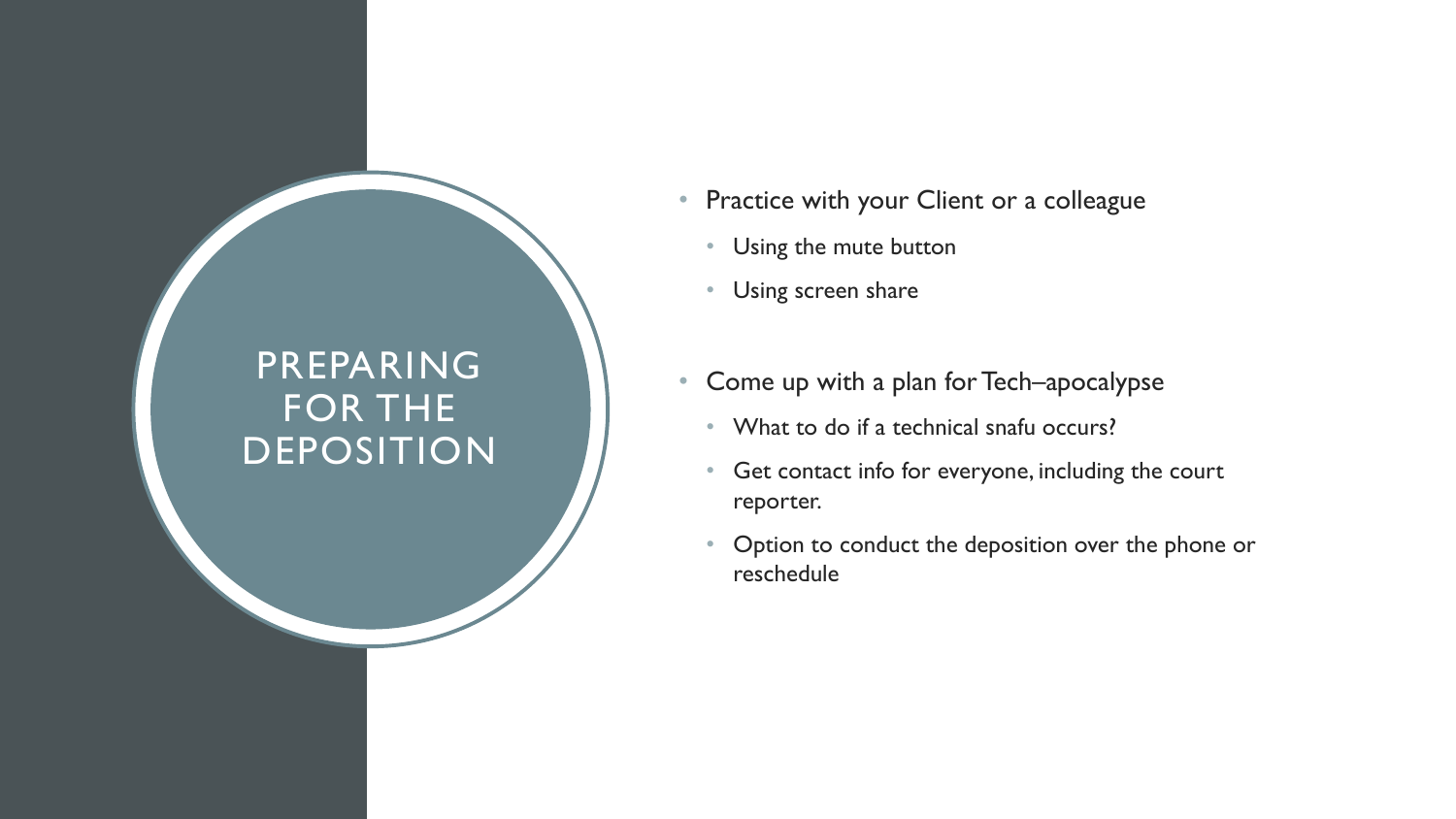#### CONTROLLING THE WITNESS OVER VIDEO

- Ask the deponent foundational questions to eliminate possible challenges to the testimony later
	- Are you in an environment suitable for giving testimony? Notify me if that changes.
	- Can you hear me clearly? Notify me if that changes.
	- Notify me if you experience any issues with this platform.
	- Are you alone? Notify me if that changes.
	- Turn off all cell phones and other smart devices in the room such as tablets, watches etc. as well as programs on their computer
	- Do you have any notes in front of you?
	- Eye contact is key -
	- Look at the camera and put the video of the deponent as close to the camera as possible.
	- Place electronic outline on screen to avoid looking down but MINIMIZE OUTLINE WHEN PRESENTING EXHIBITS!!!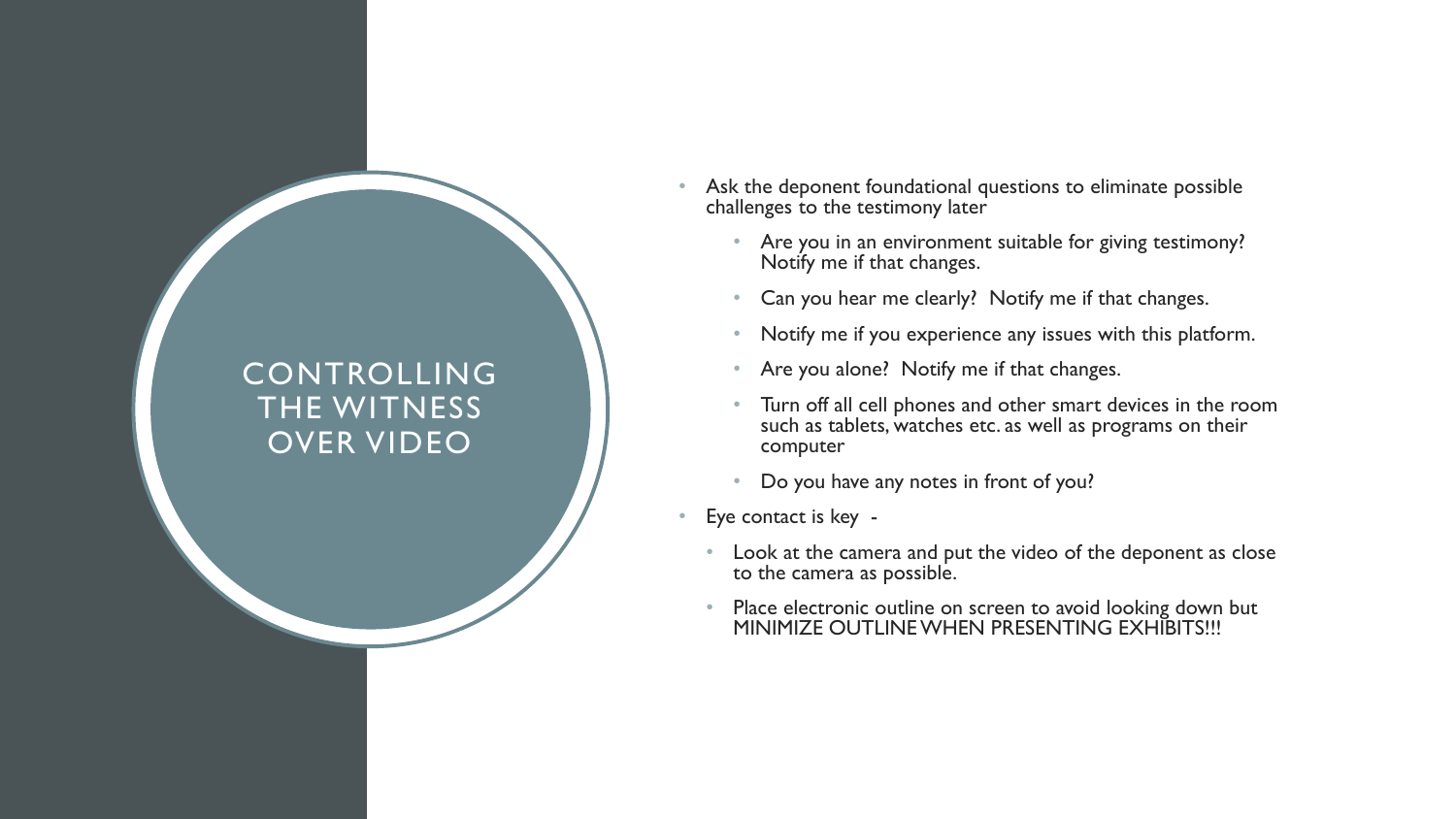AVOIDING INAPPROPRIATE BEHAVIOR FROM OPPOSING **COUNSEL** 

- Disable private chat feature
- Agreement that counsel will not coach his/her client during the deposition.
- If the lawyer and client are in the same location, a camera must be on the lawyer as well.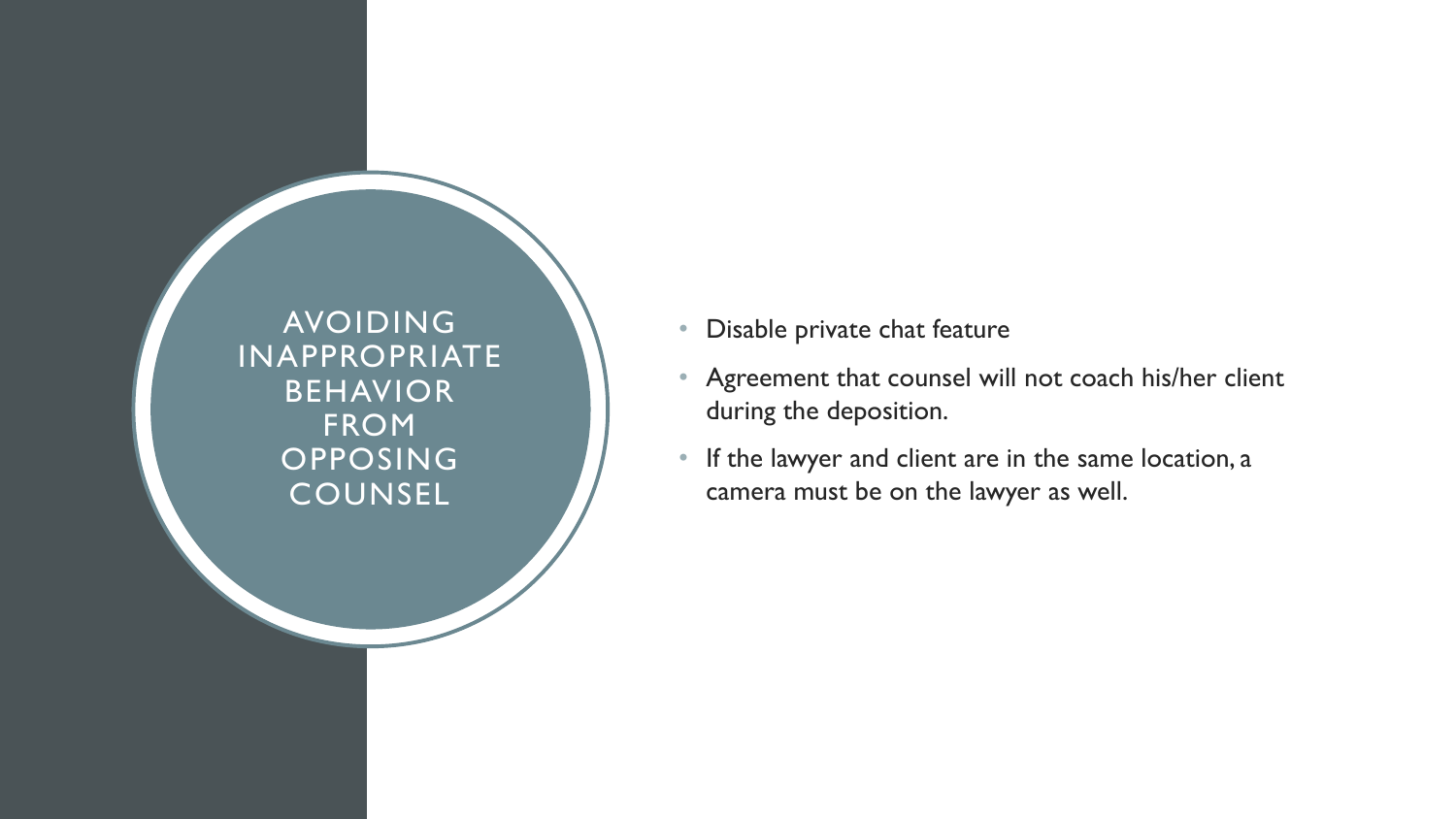### OTHER TIPS

- Speak slowly, this can help remediate any delays in the feed.
- Practice Practice Practice with your client or colleague
	- Using the mute button
	- Practice Screen Share/exhibits
- Do you want/need the video feed from the deposition to be recorded for use at trial?